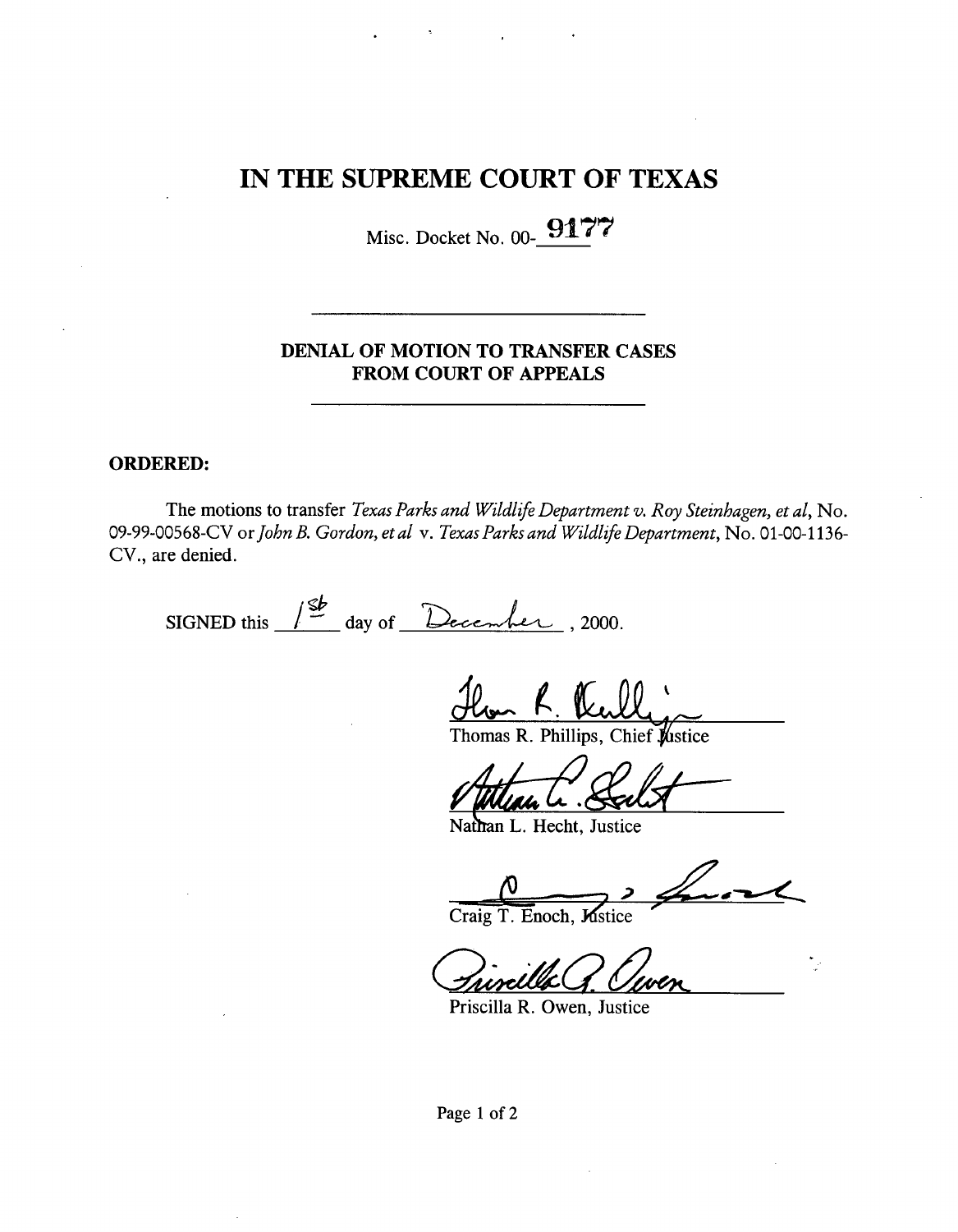- A Gars A. Baker, Justice James

j,

Greg Abbott, Mstice

 $\label{eq:2.1} \frac{1}{2} \left( \frac{1}{2} \left( \frac{1}{2} \right) \left( \frac{1}{2} \right) \right) \left( \frac{1}{2} \left( \frac{1}{2} \right) \right) \left( \frac{1}{2} \left( \frac{1}{2} \right) \right) \left( \frac{1}{2} \left( \frac{1}{2} \right) \right) \left( \frac{1}{2} \right) \left( \frac{1}{2} \right) \left( \frac{1}{2} \right) \left( \frac{1}{2} \right) \left( \frac{1}{2} \right) \left( \frac{1}{2} \right) \left( \frac{1}{2$ 

Deborah G. Hankinson, Justice

 $\theta$ 

Harriet O'Neill, Justice

 $\bar{a}$ 

Les

Alberto R. Gonzales, Justice

H:\Users\jhutcheson\Orders\110900.wpd

 $\sim$ 



Page 2 of 2